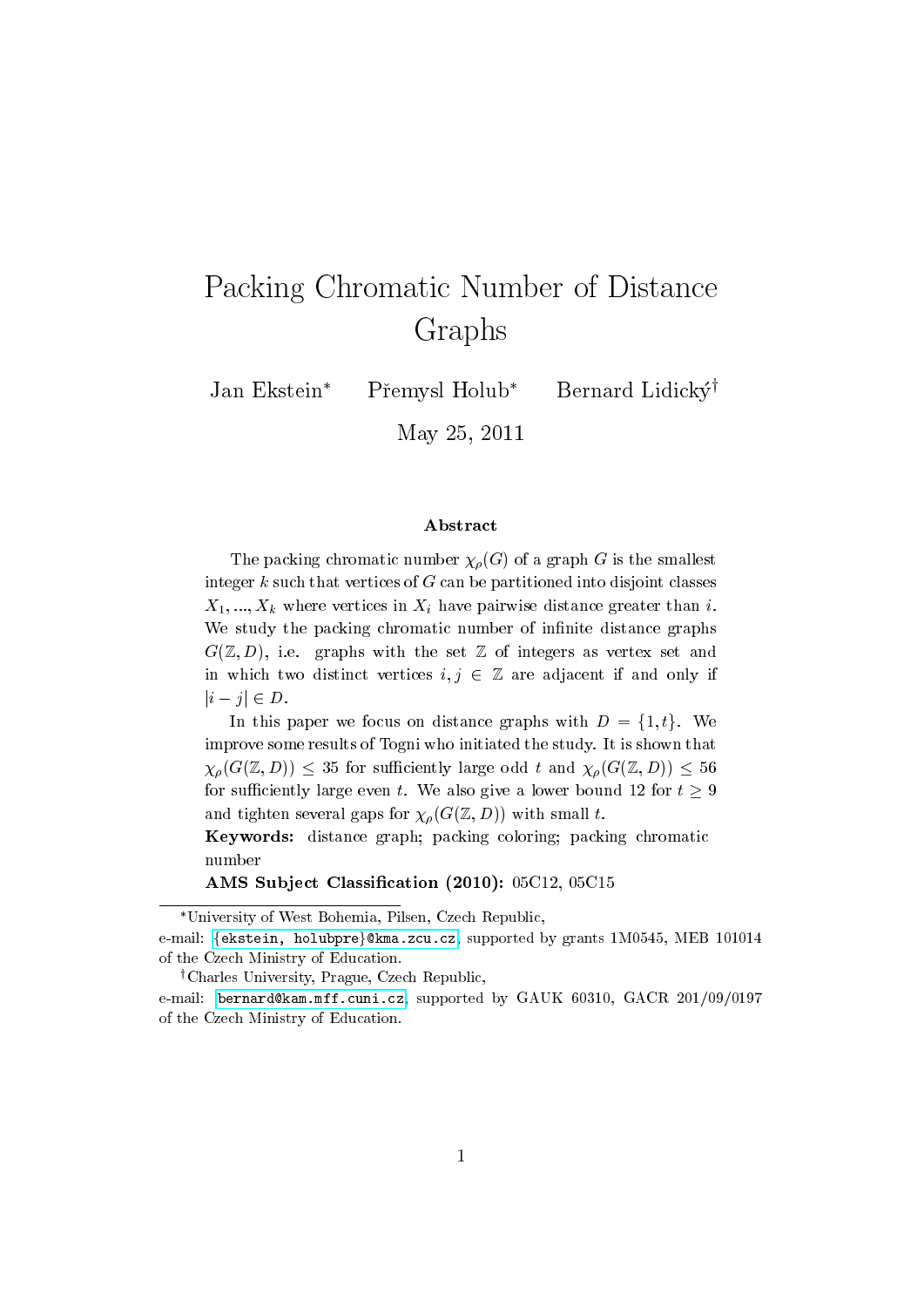## 1 Introduction

In this paper we consider simple undirected graphs only. For terminology and notations not defined here we refer to  $[2]$ . Let G be a connected graph and let dist<sub>G</sub> $(u, v)$  denote the distance between vertices u and v in G. We ask for a partition of the vertex set of G into disjoint classes  $X_1, ..., X_k$  according to the following constraints. Each color class  $X_i$  should be an *i-packing*, a set of vertices with property that any distinct pair  $u, v \in X_i$  satisfies  $dist_G(u, v) > i$ . Such a partition is called a *packing k-coloring*, even though it is allowed that some sets  $X_i$  may be empty. The smallest integer k for which there exists a packing  $k$ -coloring of  $G$  is called the packing chromatic number of G and it is denoted  $\chi_{\rho}(G)$ . The very first results about packing chromatic number were obtained by Slopper [\[15\]](#page-12-0). He studied an *eccentric coloring* but his results were directly translated to the packing chromatic number. The concept of packing chromatic number was introduced by Goddard et al. [\[9\]](#page-11-1) under the name broadcast chromatic number. The term packing chromatic number was later proposed by Bresar et al. [\[3\]](#page-11-2). The determination of the packing chromatic number is computationally difficult. It was shown to be  $\mathcal{NP}$ -complete for general graphs in [\[9\]](#page-11-1). Fiala and Golovach [\[6\]](#page-11-3) showed that the problem remains  $\mathcal{NP}$ -complete even for trees.

The research of the packing chromatic number was driven by investigating  $\chi_{\rho}(\mathbb{Z}^2)$  where  $\mathbb{Z}^2$  is the Cartesian product of two infinite paths - the (2-dimensional) square lattice. Goddard et al. [\[9\]](#page-11-1) showed that  $9 \leq \chi_{\rho}(\mathbb{Z}^2) \leq 23$ . Fiala et al. [\[7\]](#page-11-4) improved the lower bound to 10 and Holub and Soukal [\[10\]](#page-11-5) improved the upper bound to 17. The lower bound was pushed further to 12 by Ekstein et al. [\[4\]](#page-11-6). For  $\mathbb{Z}^3$  see [\[7,](#page-11-4) [8\]](#page-11-7).

Let  $D = \{d_1, d_2, ..., d_k\}$ , where  $d_i$  are positive integers and  $i = 1, 2, ..., k$ . The (infinite) distance graph  $G(\mathbb{Z}, D)$  with distance set D has the set  $\mathbb Z$  of integers as a vertex set and in which two distinct vertices  $i, j \in \mathbb{Z}$  are adjacent if and only if  $|i - j| \in D$ . We denote the graph  $G(\mathbb{Z}, \{a, b\})$  by  $D(a, b)$ . The study of a coloring of distance graphs was initiated by Eggleton et al. [\[5\]](#page-11-8). In last twenty years there were more than 60 papers concerning this topic. We recall e.g. contributions by Voigt and Walter [\[17\]](#page-12-1), Ruzsa et al. [\[14\]](#page-12-2), Liu [\[12\]](#page-11-9), Liu and Zhu [\[13\]](#page-12-3) and Barajas and Serra [\[1\]](#page-11-10).

The study of a packing coloring of distance graphs was initiated by Togni [\[16\]](#page-12-4). Results for  $D(1, t)$  for small values of t, obtained by Togni [16]. are summarized in the left part of Table [1.](#page-2-0) Our improvements are emphasized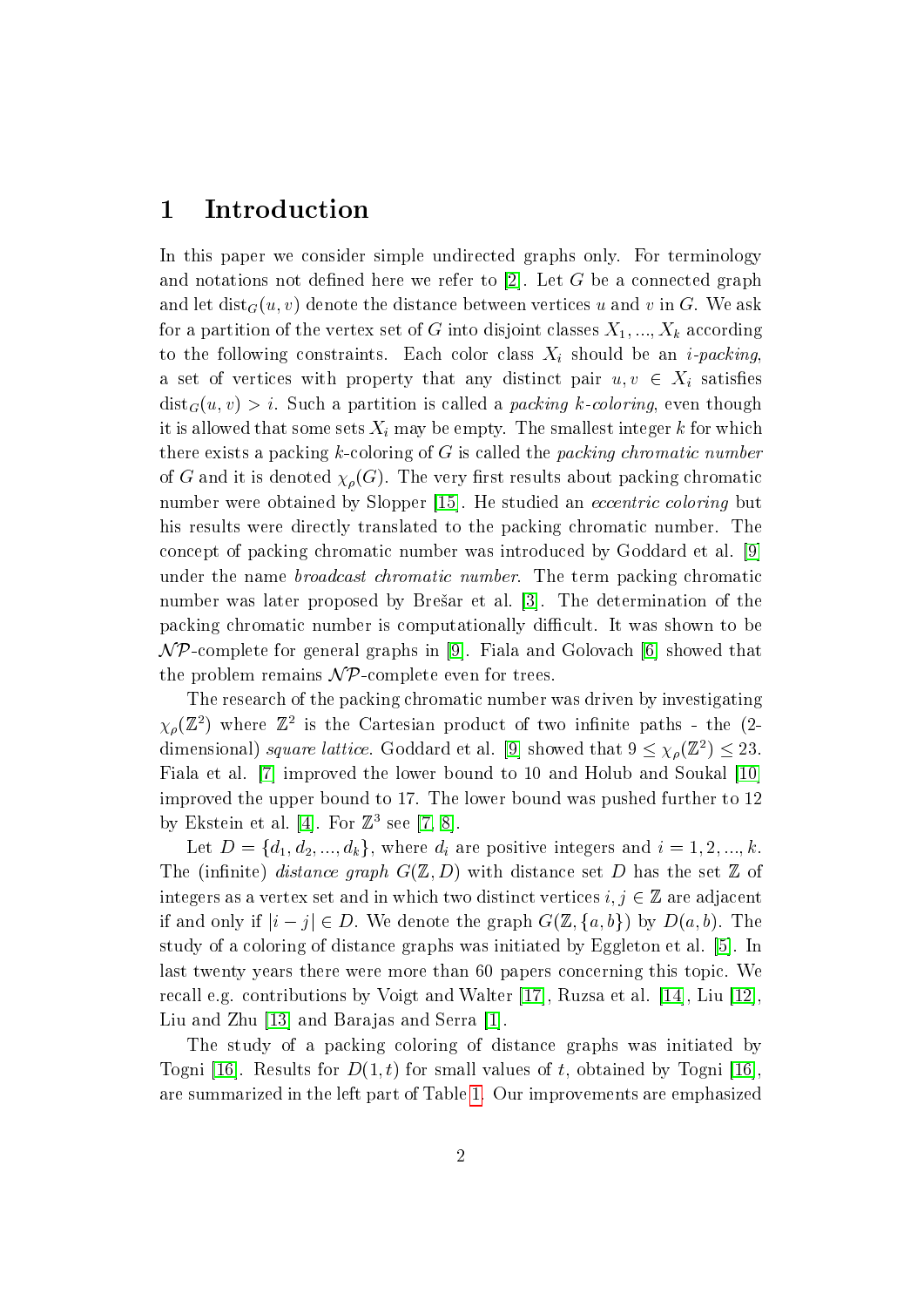| D   | $\chi_{\rho} \geq$ | $\chi_{\rho} \leq$ | D   | $\chi_{\rho} \geq$ | $\chi_{\rho} \leq$ |
|-----|--------------------|--------------------|-----|--------------------|--------------------|
| 1,2 | 8                  | 8                  | 1,2 | 8                  | 8                  |
| 1,3 | 9                  | 9                  | 1,3 | 9                  | 9                  |
| 1,4 | 11                 | 16                 | 1,4 | 14                 | $15\,$             |
| 1,5 | 10                 | 12                 | 1,5 | 12                 | 12                 |
| 1,6 | 11                 | 23                 | 1,6 | 15                 | 23                 |
| 1,7 | 10                 | 15                 | 1,7 | 14                 | 15                 |
| 1,8 | 11                 | 25                 | 1,8 | 15                 | 25                 |
| 1,9 | 10                 | 18                 | 1,9 | 13                 | 18                 |

<span id="page-2-0"></span>Table 1: Lower and upper bounds for the packing chromatic number of  $D(1, t)$ . Left table contains previously known bounds and the right table contains current bounds.

in the right part of the table and they were obtained by a computer. We wrote two independent programs (one in Pascal and other one in  $C++$ ). The source codes and the outputs of the programs can be downloaded from [http://kam.mff.cuni.cz/~bernard/dist.](http://kam.mff.cuni.cz/~bernard/dist)

For larger  $t$  Togni proved the following theorem.

<span id="page-2-1"></span>**Theorem 1.** [\[16\]](#page-12-4) For every  $q, t \in \mathbb{N}$ :

$$
\chi_{\rho}(D(1,t)) \leq \begin{cases}\n86 & \text{if } t = 2q + 1, q \geq 36, \\
40 & \text{if } t = 2q + 1, q \geq 223, \\
173 & \text{if } t = 2q, q \geq 87, \\
81 & \text{if } t = 2q, q \geq 224, \\
29 & \text{if } t = 96q + 1, q \geq 1, \\
59 & \text{if } t = 96q + 1 \pm 1, q \geq 1.\n\end{cases}
$$

We improve some results of Theorem [1](#page-2-1) as follows.

<span id="page-2-2"></span>**Theorem 2.** For any odd integer  $t \ge 575$ ,

$$
\chi_{\rho}(D(1,t)) \leq 35.
$$

For any even integer  $t \geq 648$ ,

$$
\chi_{\rho}(D(1,t)) \leq 56.
$$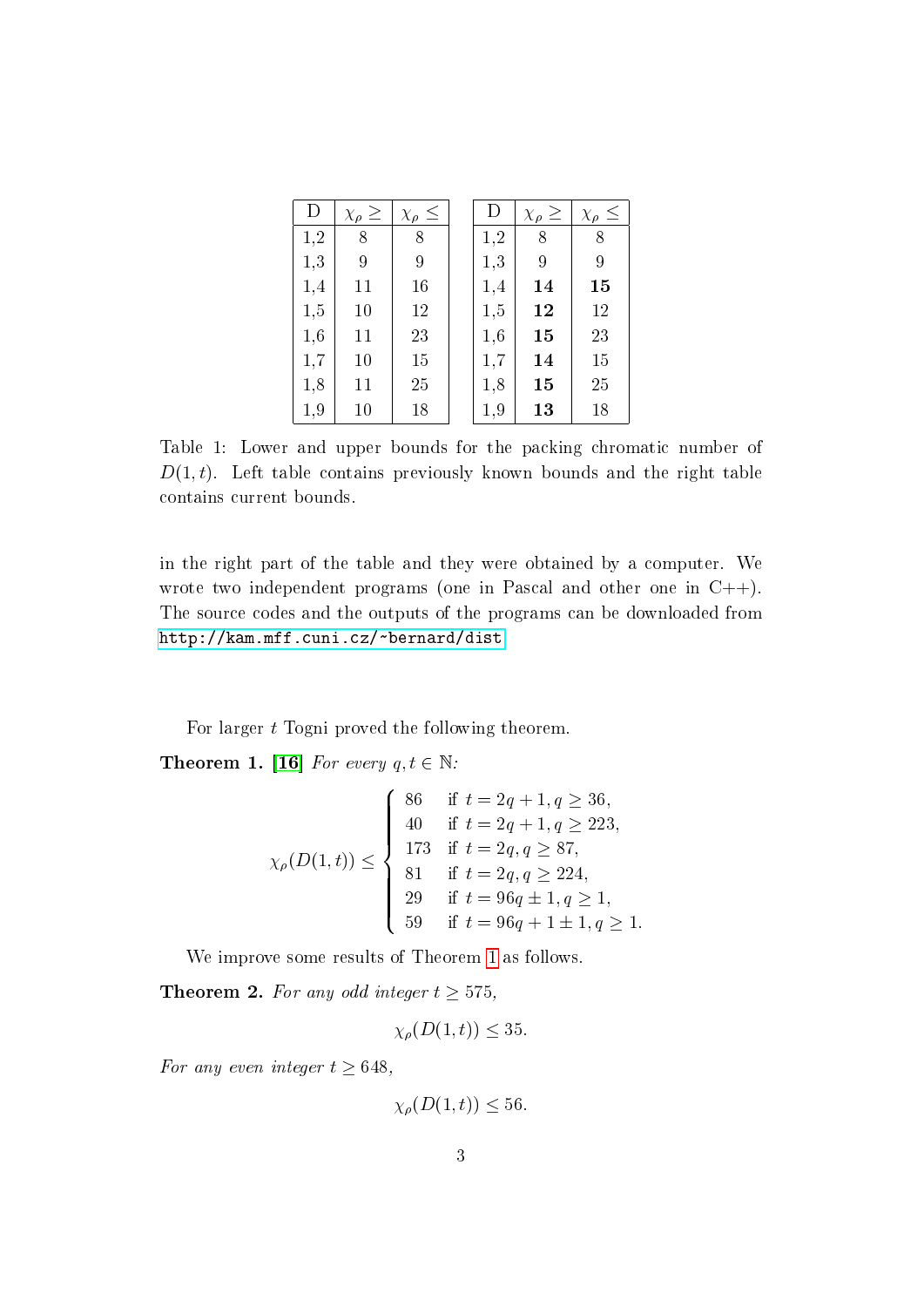We also give a lower bound for the packing chromatic number of  $D(1,t)$ for  $t > 9$ , as a corollary of the following statement.

<span id="page-3-2"></span>Theorem 3. [\[4\]](#page-11-6) The packing chromatic number of the square lattice is at least 12.

<span id="page-3-1"></span>**Corollary 4.** Let  $D(1, t)$  be a distance graph,  $t > 9$  an integer. Then

 $\chi_{\rho}(D(1,t)) > 12.$ 

Throughout the rest of the paper by a coloring we mean a packing coloring.

## 2  $D(1,t)$  with small t

In this section we prove new lower and upper bounds for the packing chromatic number of  $D(1, t)$  which are mentioned in Table [1.](#page-2-0)

### **Lemma 5.**  $\chi_{\rho}(D(1, 4)) \leq 15$ .

Proof. We prove this lemma by exhibiting a repeating pattern for 15-packing coloring of  $D(1, 4)$ . The pattern has period 320 and is given here: 1,3,1,2,4,1,5,1,8,2,1,3,1,10,11,1,2,1,6,4,1,3,1,2,5,1,7,1,9,2,1,3,1,12,4,1,2,1,13, 8,1,3,1,2,6,1,5,1,4,2,1,3,1,7,10,1,2,1,15,14,1,3,1,2,5,1,4,1,11,2,1,3,1,6,9,1,2,1, 8,7,1,3,1,2,4,1,5,1,12,2,1,3,1,10,13,1,2,1,4,6,1,3,1,2,5,1,7,1,8,2,1,3,1,4,14,1,2, 1,11,9,1,3,1,2,6,1,5,1,4,2,1,3,1,7,10,1,2,1,8,12,1,3,1,2,5,1,4,1,13,2,1,3,1,6,9,1, 2,1,15,7,1,3,1,2,4,1,5,1,8,2,1,3,1,10,11,1,2,1,6,4,1,3,1,2,5,1,7,1,9,2,1,3,1,12,4, 1,2,1,13,8,1,3,1,2,6,1,5,1,4,2,1,3,1,7,10,1,2,1,14,15,1,3,1,2,5,1,4,1,11,2,1,3,1, 6,9,1,2,1,8,7,1,3,1,2,4,1,5,1,12,2,1,3,1,10,13,1,2,1,4,6,1,3,1,2,5,1,7,1,8,2,1,3,1, 4,11,1,2,1,15,9,1,3,1,2,6,1,5,1,4,2,1,3,1,7,10,1,2,1,8,12,1,3,1,2,5,1,4,1,13,2,1, 3,1,6,9,1,2,1,14,7.

The pattern was found with help of a computer using simulated annealing heuristics [\[11\]](#page-11-11).  $\Box$ 

### <span id="page-3-0"></span>Lemma 6.

$$
14 \le \chi_{\rho}(D(1, 4)),
$$
  
\n
$$
12 \le \chi_{\rho}(D(1, 5)),
$$
  
\n
$$
14 \le \chi_{\rho}(D(1, 7)),
$$
  
\n
$$
13 \le \chi_{\rho}(D(1, 9)).
$$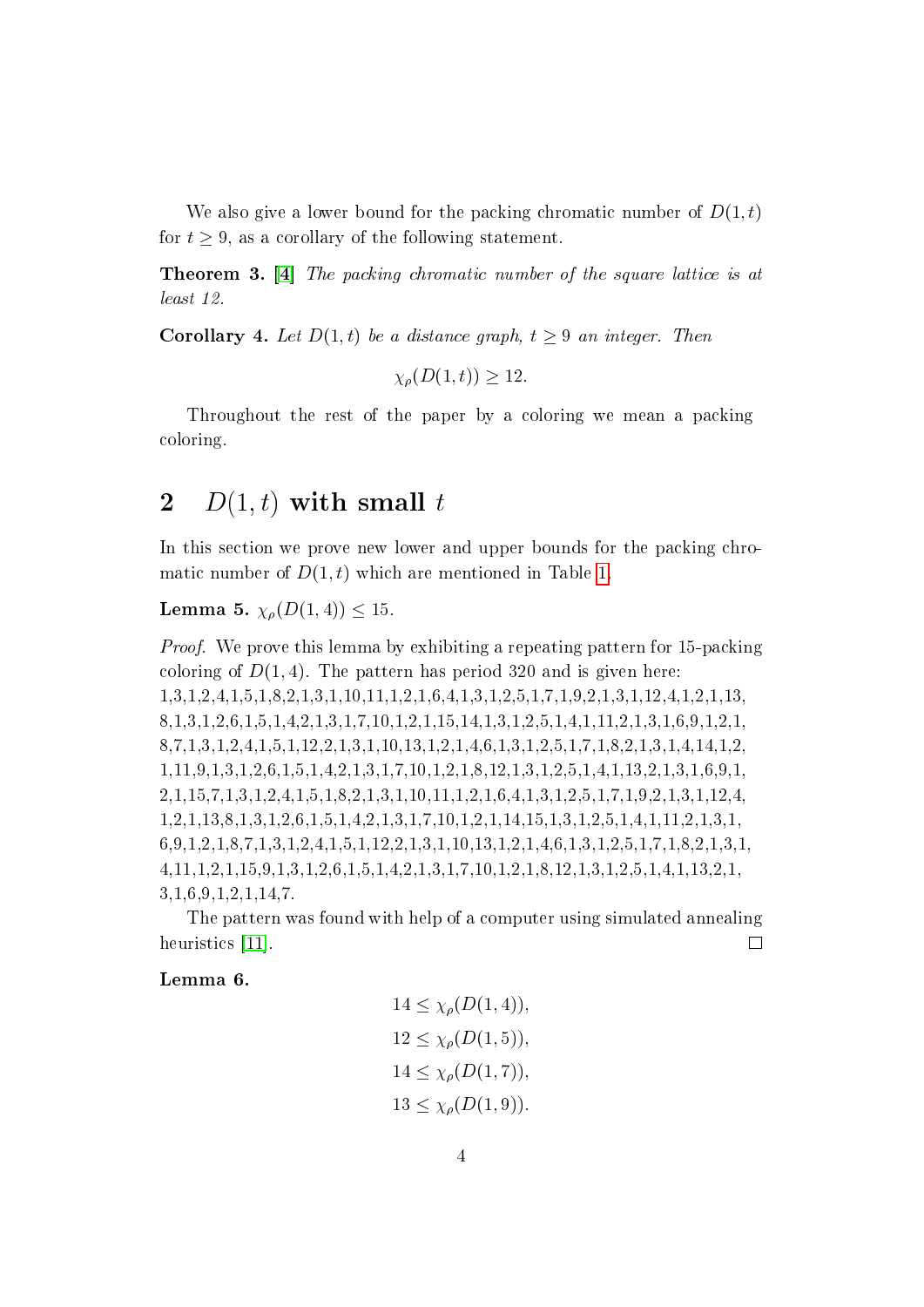*Proof.* These results were obtained by a computer using a brute force search programs. We have written two independent programs (one in Pascal and one in  $C++$ ) implementing the brute force search. The programs take vertices  $X = \{1, 2, \ldots k\}$  from  $D(1, t)$ . Then they try to construct a packing coloring  $\rho$  of X using colors from 1 up to c. First, they assign  $\rho(1) = c$  and then they try to extend  $\varrho$  to X. If the extension is not possible we conclude that  $\chi_{\rho}(D(1,t)) > c$ . The results of computations are summarized in Table [2.](#page-4-0)

| $\Box$ | $\mathcal{C}$ | $\kappa$ | Configurations      | Time                |
|--------|---------------|----------|---------------------|---------------------|
| 1,4    | 13            | 81       | $6.4 \cdot 10^{12}$ | 26 days             |
| 1.5    |               | 134      | $8.1 \cdot 10^{9}$  | 25 minutes          |
| 1,7    | 13            | 229      | $6.9 \cdot 10^{13}$ | $335 \mathrm{days}$ |
| 1.9    | 19.           | 66       | $6.2 \cdot 10^{12}$ | 28 days             |

<span id="page-4-0"></span>Table 2: Computations from Lemma [6.](#page-3-0) Time of the computation is measured on a workstation from year 2010.

 $\Box$ 

Let  $H_k$  denote a finite subgraph of  $D(1,t)$  on vertices  $1,\ldots,\,k$  and let  $H_k^t$ denote a finite subgraph of  $D(1, t)$  on vertices  $-k, -k+1, \ldots, k$ .

For a subset X of vertices of  $D(1, t)$  we define its *density*  $d(X)$  as

$$
d(X) = \limsup_{k \to \infty} \frac{|X \cap V(H'_k)|}{|V(H'_k)|}.
$$

For a color c we define its *density*  $d(c)$  as

$$
d(c) = \max_{\chi} d(X_c),
$$

where  $\chi$  is a packing coloring of  $D(1, t)$  and  $X_c$  is a c-packing. Similarly, by  $d(c_1, \ldots, c_l)$  we mean

$$
d(c_1,\ldots,c_l)=\max_{\chi}d(X_{c_1}\cup\ldots\cup X_{c_l}).
$$

The following statement was proved in [\[7\]](#page-11-4).

<span id="page-4-1"></span>**Lemma 7.** [\[7\]](#page-11-4) If there exists a coloring of  $D(1,t)$  by k colors then, for every  $1 \leq l \leq k$ , it holds that

$$
\sum_{i=1}^{k} d(i) \geq d(1,\ldots,l) + \sum_{i=l+1}^{k} d(i) \geq d(1,\ldots,k) = 1.
$$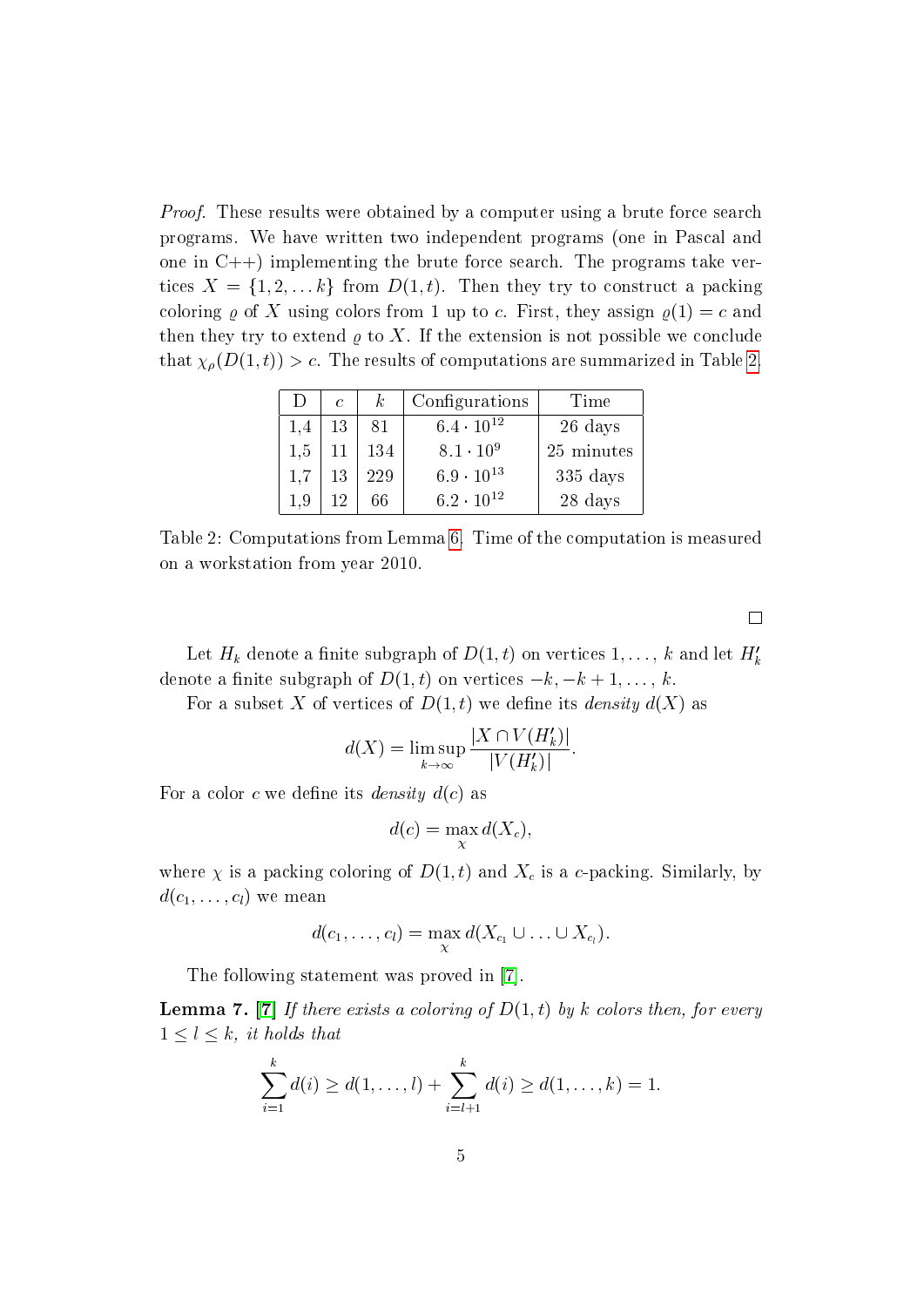Lemma 8.

$$
15 \le \chi_{\rho}(D(1,6)),
$$
  

$$
15 \le \chi_{\rho}(D(1,8)).
$$

*Proof.* To the contrary we suppose that  $\chi_{\rho}(D(1,6)) \leq 14$ . Using a computer we verified that  $d(1, 2, 3, 4) \leq \frac{31}{41}$  since we can color at most 31 vertices of  $H_{41}$  using colors 1, 2, 3, 4. The computation took about three minutes and it checked  $4.6 \cdot 10^9$  configurations. Clearly,  $d(i) \leq \frac{1}{6i-9}$  for  $i \geq 2$  since there is no pair of vertices in  $H_{6i-9}$  with distance greater than i and hence at most one vertex of  $H_{6i-9}$  can be colored by color i. By Lemma [7](#page-4-1) we easily get

$$
d(1, 2, \ldots, 14) \le d(1, 2, 3, 4) + \sum_{i=5}^{14} d(i) \le \frac{31}{41} + \frac{1}{21} + \cdots + \frac{1}{75} = 0.999771 < 1,
$$

which is not possible since  $d(1, 2, \ldots, 14) = 1$  by the assumption that  $\chi_{\rho}(D(1,6)) \leq 14.$ 

Now to the contrary we suppose that  $\chi_{\rho}(D(1,8)) \leq 14$ . Using a computer we verified that  $d(1,\ldots,6) \leq \frac{50}{58}$  since we can color at most 50 vertices of  $H_{58}$  using colors 1,..., 6. The computation took about sixty hours and it checked  $7.5 \cdot 10^{11}$  configurations. Clearly,  $d(i) \le \frac{1}{8i-20}$  for  $i \ge 3$  since there is no pair of vertices in  $H_{8i-20}$  with distance greater than i and hence at most one vertex of  $H_{8i-20}$  can be colored by color i. By Lemma [7](#page-4-1) we easily get

$$
d(1, 2, \ldots, 14) \le d(1, \ldots, 6) + \sum_{i=7}^{14} d(i) \le \frac{50}{58} + \frac{1}{36} + \cdots + \frac{1}{92} = 0.999110 < 1,
$$

which is not possible since  $d(1, 2, \ldots, 14) = 1$  by the assumption that  $\chi_{\rho}(D(1, 8)) \leq 14.$  $\Box$ 

## 3  $D(1,t)$  with large t

A key observation for this section is that a distance graph  $D(1, t)$ , for  $t > 1$ . can be drawn as an infinite spiral with  $t$  lines orthogonal to the spiral (e.g.  $D(1, 5)$  on Figure [1\)](#page-6-0).

For  $i \in \{0, 1, ..., t-1\}$ , the *i-band* in a distance graph  $D(1, t)$ , denoted by  $B_i$ , is an infinite path in  $D(1,t)$  on the vertices  $V(B_i) = \{i + kt, k \in \mathbb{Z}\}.$ Note that the band  $B_i$  corresponds to one of t lines orthogonal to the spiral. For  $i \in \{0, 1, ..., t - 24\}$ , the *i-strip* in a distance graph  $D(1, t)$ ,  $t > 23$ ,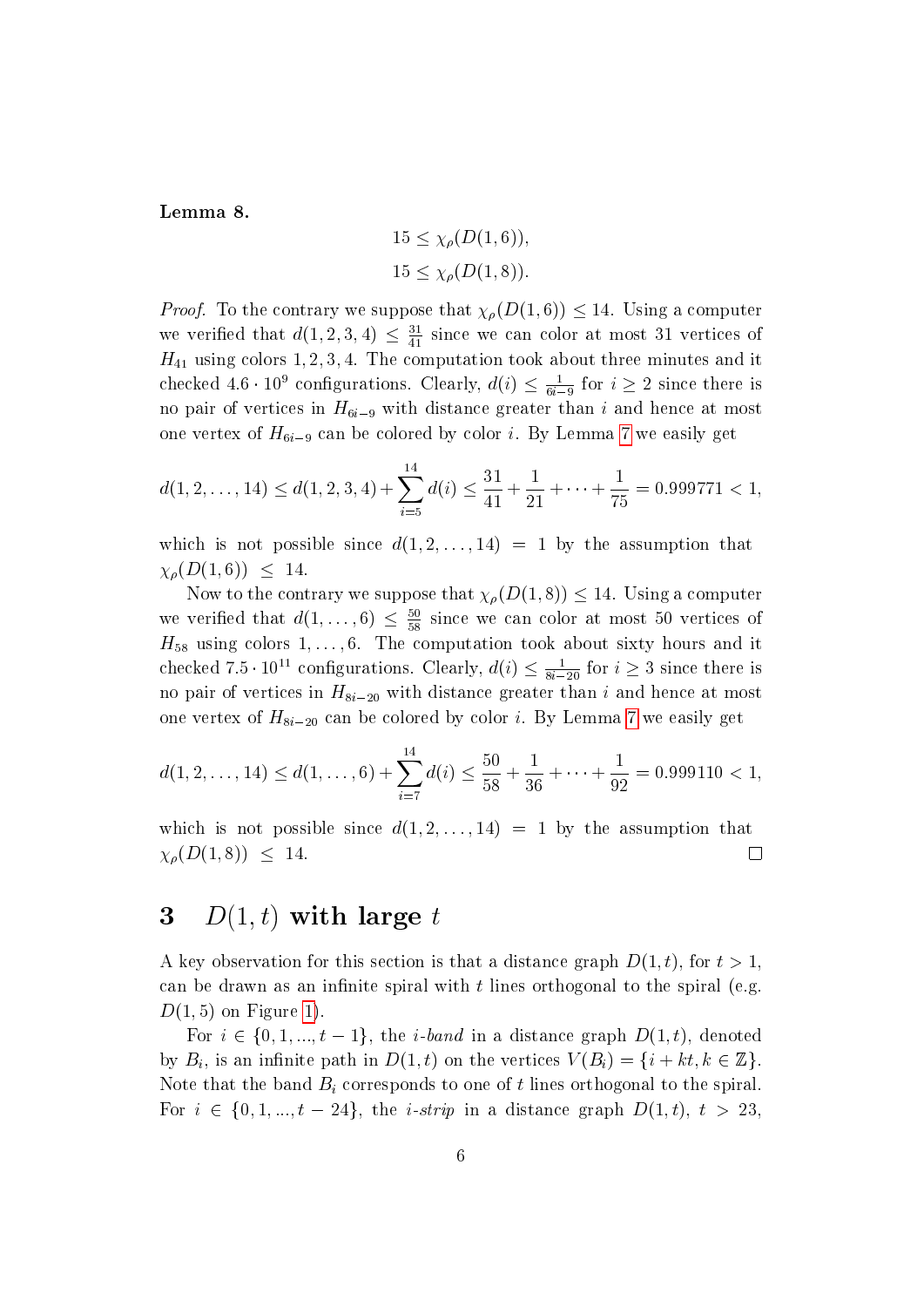

<span id="page-6-0"></span>Figure 1: Distance graph  $D(1, 5)$ .

denoted by  $S_i,$  is a subgraph of  $D(1,t)$  induced by the union of vertices of  $B_i, B_{i+1}, ..., B_{i+23}.$ 

We use the following statement proved by Goddard et al. in [\[9\]](#page-11-1).

<span id="page-6-4"></span>**Proposition 9.** [\[9\]](#page-11-1) For every  $k \in \mathbb{N}$ , the infinite path can be colored by colors  $k, k + 1, ..., 3k + 2$ .

Holub and Soukal [\[10\]](#page-11-5) improved the upper bound for a packing coloring of the square lattice to 17 by finding a pattern on  $24{\times}24$  vertices using color 1 on positions as white places on a chessboard. We use this pattern to prove the following lemma.

<span id="page-6-2"></span>**Lemma 10.** Let  $D(1,t)$  be a distance graph,  $t > 24$ , and  $S_i$  its *i*-strip. Then  $\chi_{\rho}(S_i) \leq 17.$ 

*Proof.* We cyclically use the pattern on  $24 \times 24$  vertices to color all the vertices of  $S_i$ . Hence it is obvious that  $\chi_{\rho}(S_i) \leq 17$ .  $\Box$ 

<span id="page-6-1"></span>**Lemma 11.** Let  $D(1,t)$  be a distance graph and  $B_i$  its *i*-band. If vertices  $\{i+2jt, j \in \mathbb{Z}\}\$ are colored by color 1, then it is possible to extend the coloring to all vertices of  $B_i$  using colors  $k, k + 1, ..., 2k - 1$ , for every  $k \in \mathbb{N}, k > 2$ .

*Proof.* We color  $B_i$  by the following periodic pattern:  $1, k, 1, k+1, ..., 1, 2k-1$ . As the period for every color different from 1 is  $2k$  and the largest used color is  $2k-1$ , we conclude that we get a packing coloring of  $B_i$ .  $\Box$ 

<span id="page-6-3"></span>**Lemma 12.** Let  $D(1,t)$  be a distance graph,  $t \ge 50$ , and  $B_i$ ,  $B_{i+25}$  its bands. Then it is possible to color  $B_i$  and  $B_{i+25}$  using colors  $C = \{1, 18, 19, ..., 35\}.$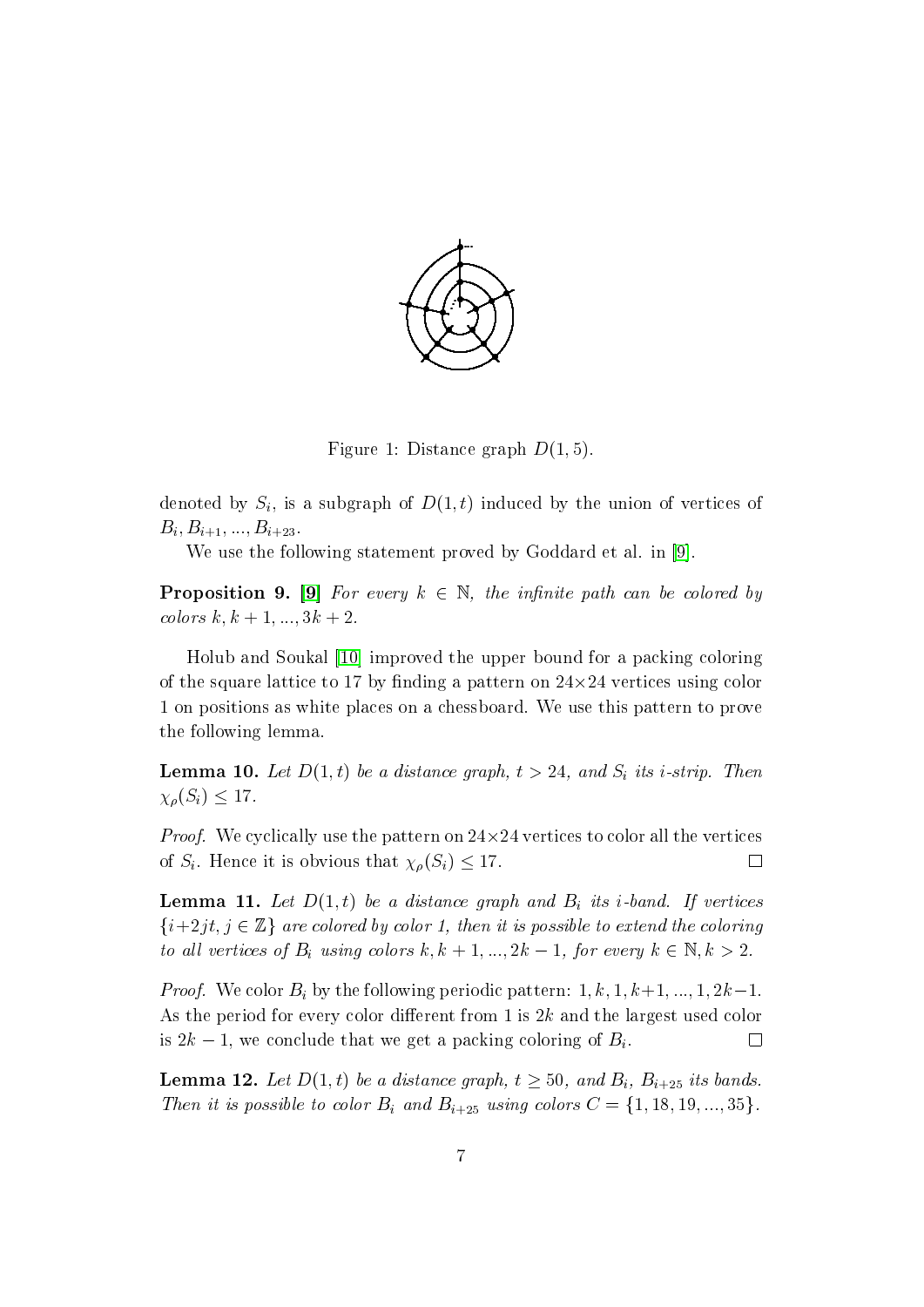*Proof.* We color the vertices of  $B_i$  and  $B_{i+25}$  repeating the pattern from the proof of Lemma [11.](#page-6-1) We start to color  $B_i$  at the vertex i and  $B_{i+25}$  at the vertex  $i - kt$  for any  $k \in \{11, 12, ..., 25\}$ . Lemma [11](#page-6-1) assures that the distance between two vertices colored with color  $c$  in a single band is greater than  $c$ . Let  $u \in V(B_i)$  and  $v \in V(B_{i+25})$  be colored by the same color. By the pattern from the proof of Lemma [11](#page-6-1) we conclude that the distance between u and v is min $\{k, 36 - k\}$  + 25 which is greater than 35. Hence we have a packing coloring of  $B_i$  and  $B_{i+25}$ .  $\Box$ 

For a distance graph  $D(1, t)$  we use notation  $D(1, t) = S_0 B_{24} S_{25} B_{49} \ldots$ to express that we view  $D(1, t)$  as a union of strips  $S_0, S_{25}, \ldots$  and bands  $B_{24}, B_{49}, \ldots$ 

Now we are ready to prove Theorem [2.](#page-2-2)

#### Proof of Theorem [2.](#page-2-2) Case 1: t is odd.

Let r, s be positive integers such that  $t = 24s + r$ , where  $r < 24$  is also odd. Since  $t \geq 575$ , we get  $s \geq r$  (for  $r = 23$  we have  $24s \geq 552$ ). Thus we have s disjoint strips and r disjoint bands such that  $D(1, t)$  =  $S_0B_{24}S_{25}B_{49}...S_{24(r-1)+r-1}B_{24r+r-1}S_{24r+r}...S_{24(s-1)+r}$ 

For odd  $j = 1, 3, ..., r$ , we color the strips  $S_{24(j-1)+j-1}$  cyclically with the pattern on  $24\times 24$  vertices starting at the vertex  $24(j-1)+j-1.$  For even  $j = 2, 4, ..., r - 1$ , we color  $S_{24(j-1)+j-1}$  cyclically with the pattern on  $24 \times 24$ vertices starting at the vertex  $24(j - 1) + j - 1 - t$ . For  $j = r + 1, r + 2, ..., s$ , we color  $S_{24(j-1)+r}$  cyclically with the pattern on  $24\times24$  vertices starting at the vertex  $24(j-1)+r-t$ . Hence we have a packing coloring of all s disjoint strips of  $D(1,t)$  using the same principle as in the proof of Lemma [10.](#page-6-2)

For odd  $j = 1, 3, ..., r - 2$ , we color the bands  $B_{24j+j-1}$  cyclically with the sequence of colors 1, 18, 1, 19, ..., 1, 35 starting at the vertex  $24j + j - 1$ . For even  $j = 2, 4, ..., r - 3$ , we color  $B_{24j+j-1}$  cyclically with the sequence of colors 1, 18, 1, 19, ..., 1, 35 starting at the vertex  $24j + j - 1 - 17t$ . We color  $B_{24(r-1)+r-2}, B_{24r+r-1}$  cyclically with the sequence of colors 1, 18, 1, 19, ... 1, 35 starting at the vertex  $24(r-1)+r-2-13t$ ,  $24r+r-1-24t$ , respectively. Hence we have a packing coloring of all r disjoint bands of  $D(1, t)$  using the same principle as in the proof of Lemma [12.](#page-6-3)

Note that the bands are colored by colors  $1, 18, 19, \ldots, 35$  and the strips are colored by colors  $1, 2, ..., 17$  such that no pair of adjacent vertices is colored with color 1. Then we conclude that we have a packing coloring of  $D(1,t)$ . hence  $\chi_{\rho}(D(1,t)) \leq 35$ .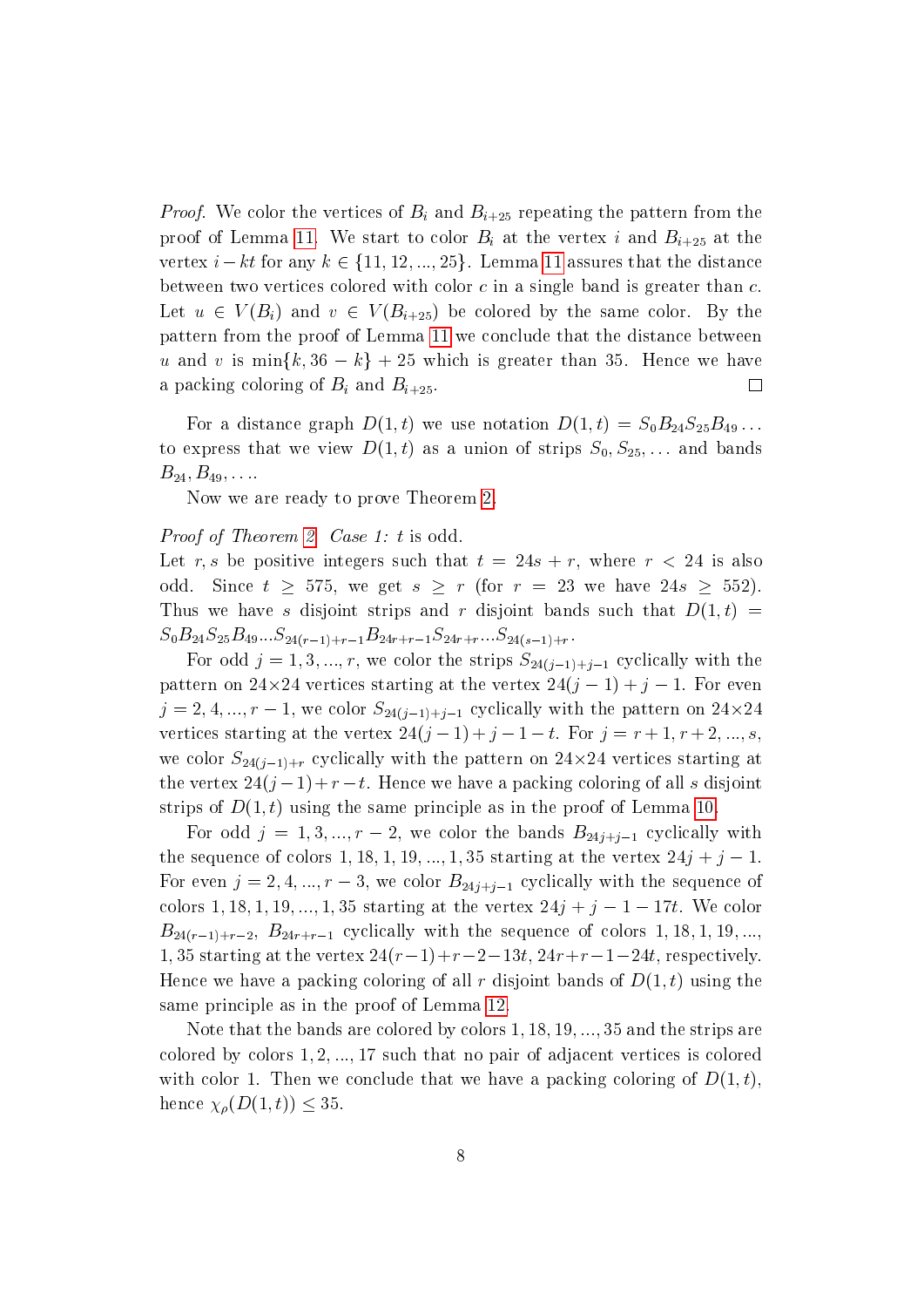We illustrate this situation on Figure [2.](#page-8-0) The black vertices are colored by 1 and we color bands cyclically only with the sequence of colors of length 6 instead of 36 and a strip consists of only 4 bands instead of 24. Note that this decomposition is equivalent to our situation.



<span id="page-8-0"></span>Figure 2: Distance graph  $D(1, t)$  for odd t.

Case 2: t is even.

Let r, s be positive integers such that  $t = 24(s + 2) + r$ , where  $0 < r \leq 24$ is also even. Since  $t \geq 648$ , we get  $s \geq r$  (for  $r = 24$  we have  $24s \geq$ 576). Thus we have now  $s + 2$  disjoint strips and r disjoint bands such that  $D(1,t) = S_0S_{24}B_{48}S_{49}B_{73}...S_{24(r-1)+r-2}B_{24r+r-2}S_{24r+r-1}S_{24(r+1)+r-1}...$  $S_{24(s+1)+r-1}B_{24(s+2)+r-1}.$ 

For odd  $j = 1, 3, ..., r - 1$ , we color the strips  $S_0$ ,  $S_{24j+j-1}$  cyclically with the pattern on  $24\times24$  vertices starting at the vertex  $0, 24j+j-1,$  respectively. For even  $j = 2, ..., r-2$ , we color  $S_{24j+j-1}$  cyclically with the pattern on  $24\times24$ vertices starting at the vertex  $24j + j - 1 - t$ . For  $j = r, r + 1, ..., s + 2$ , we color  $S_{24j+r-1}$  cyclically with the pattern on  $24\times 24$  vertices starting at the vertex  $24j + r - 1 - t$ . Hence we have a packing coloring of all  $s + 2$  disjoint strips of  $D(1, t)$  using the same principle as in the proof of Lemma [10.](#page-6-2)

For odd  $j = 1, 3, ..., r - 1$ , we color the bands  $B_{24(j+1)+j-1}$  cyclically with the sequence of colors 1, 18, 1, 19, ..., 1, 35 starting at the vertex  $24(j + 1)$  +  $j-1$ . For even  $j = 2, 4, ..., r-2$ , we color  $B_{24(j+1)+j-1}$  cyclically with the sequence of colors 1, 18, 1, 19, ..., 1, 35 starting at the vertex  $24(j + 1) + j$  $1 - 17t$ . We color  $B_{24(s+2)+r-1}$  with sequence of colors 18, 19, ..., 56 starting at the vertex  $24(s + 2) + r - 1$  by Proposition [9](#page-6-4) for  $k = 18$ . Note the band  $B_{24(s+2)+r-1}$  is the only one with colors greater than 35. We have a packing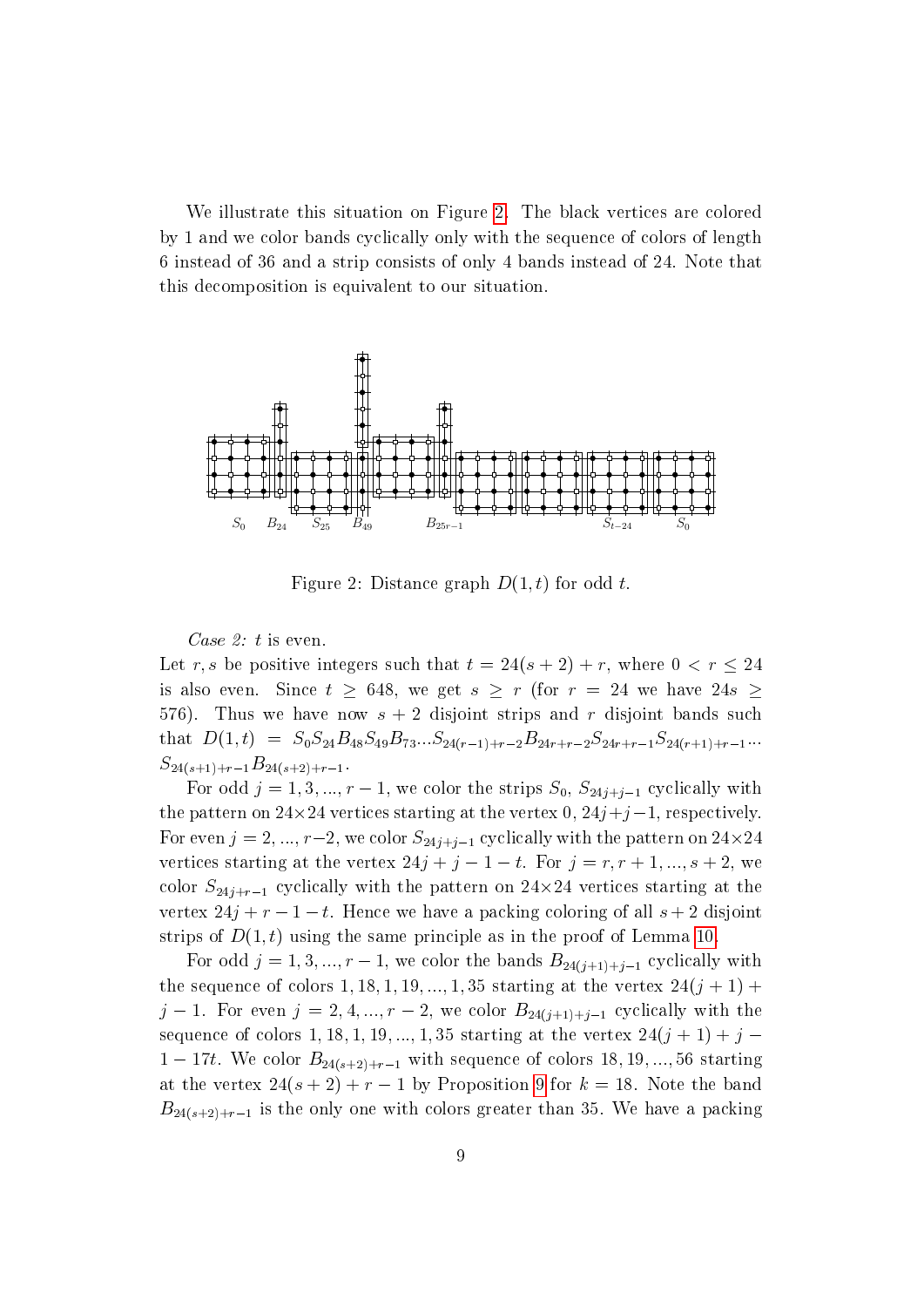coloring of all r disjoint bands of  $D(1,t)$  by the fact that the distance between an arbitrary vertex of  $B_{24(s+2)+r-1}$  and a vertex of any other band is at least 49 and using the same principle as in the proof of Lemma [12.](#page-6-3)

Note that the bands are colored by colors  $1, 18, 19, \ldots, 56$  and the strips are colored by colors  $1, 2, \ldots, 17$  such that no pair of adjacent vertices is colored with color 1. Then we conclude that we have a packing coloring of  $D(1,t)$ , hence  $\chi_{\rho}(D(1,t)) \leq 56$ .

We illustrate this situation on Figure [3.](#page-9-0) Note that this decomposition is equivalent to our situation as in Case 1.



<span id="page-9-0"></span>Figure 3: Distance graph  $D(1, t)$  for even t.

 $\Box$ 

Note that in some cases we can decrease  $t$  for which Theorem [2](#page-2-2) is true. It depends on r from the proof of Theorem [2.](#page-2-2) We have  $t \geq 24r + r$  for odd t and  $t \geq 24r + r + 48$  for even t (see Table [3\)](#page-10-0).

## 4 Lower bound from square lattice

In this section we give a proof of the lower bound for  $\chi_{\rho}(D(1,t))$ .

*Proof of Corollary [4.](#page-3-1)* By the proof of Theorem [3,](#page-3-2) a finite square lattice  $15\times9$ cannot be colored using 11 colors. Clearly  $D(1,t)$  contains a finite square grid as a subgraph and  $t\geq 9$  assures existence of the square lattice  $15\times 9$  in  $D(1, t)$ . Therefore,  $\chi_{\rho}(D(1, t)) \geq 12$  for every  $t \geq 9$ .  $\Box$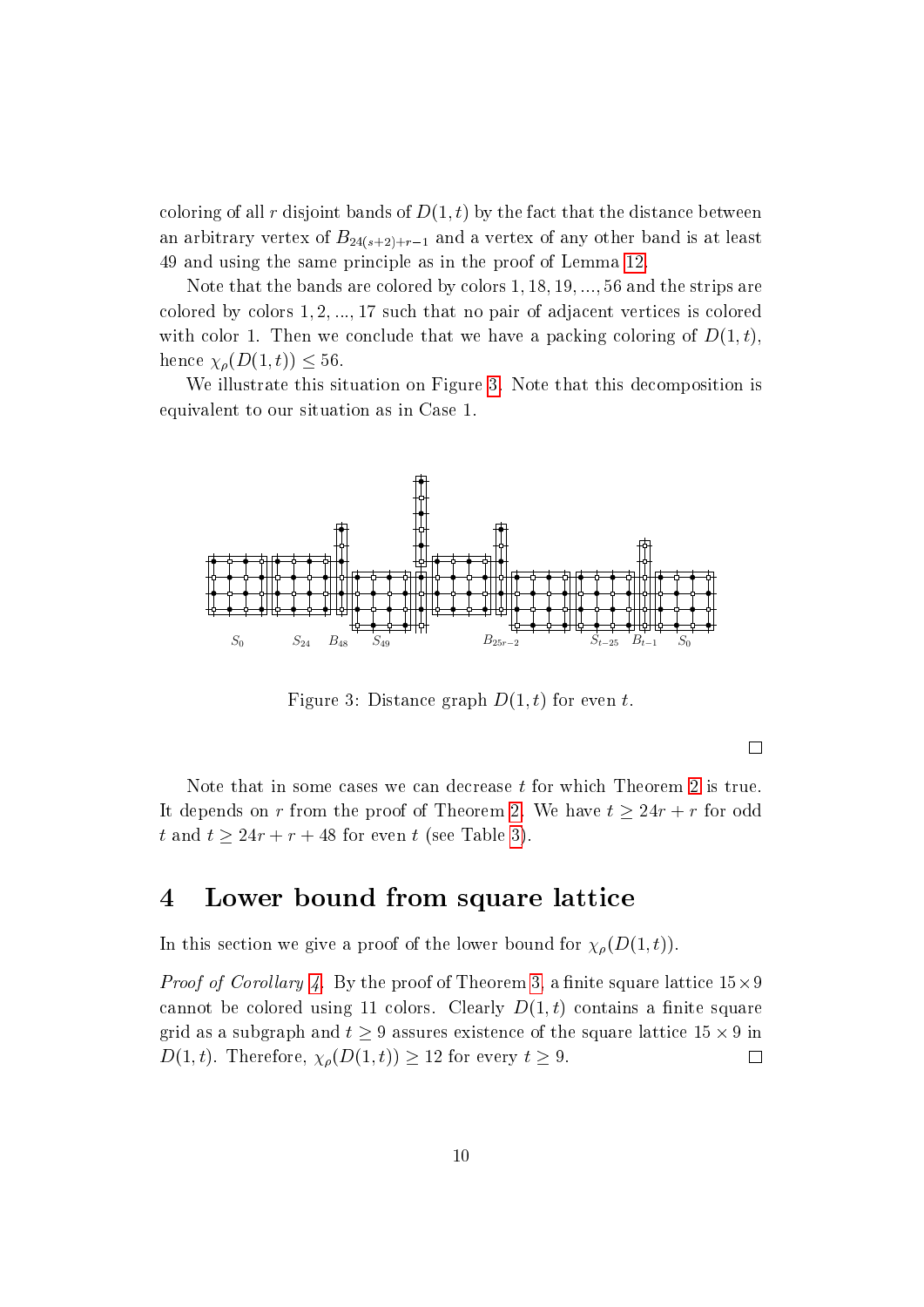| $\overline{r}$ | t > | $\overline{r}$ | t > |
|----------------|-----|----------------|-----|
| $\mathbf{1}$   | 25  | $\overline{2}$ | 98  |
| 3              | 75  | $\overline{4}$ | 148 |
| 5              | 125 | 6              | 198 |
| $\overline{7}$ | 175 | 8              | 248 |
| 9              | 225 | 10             | 298 |
| 11             | 275 | 12             | 348 |
| 13             | 325 | 14             | 398 |
| 15             | 375 | 16             | 448 |
| 17             | 425 | 18             | 498 |
| 19             | 475 | 20             | 548 |
| 21             | 525 | 22             | 598 |
| 23             | 575 | 24             | 648 |

<span id="page-10-0"></span>Table 3: Table for t depending on r.

## 5 Conclusion

We have shown that the packing chromatic number of an infinite distance graph  $D(1, t)$  is at least 12 for  $t \geq 9$  and at most 35 for odd t greater or equal than 575 or at most 56 for even t greater or equal than 648. Moreover, we have found some smaller values of t for which Theorem [2](#page-2-2) holds. The next research in this area can be focused on finding better bounds for  $D(1, t)$ . In particular, obtaining a lower bound for  $D(1, t)$  which would exceed the upper bound for the square lattice would be an interesting result.

## 6 Acknowledgment

We would like to express our thanks to Jiří Fiala for comments and fruitful discussion.

The access to the METACentrum computing facilities, provided under the programme "Projects of Large Infrastructure for Research, Development and Innovations" LM2010005 funded by the Ministry of Education, Youth and Sports of the Czech Republic, is highly appreciated.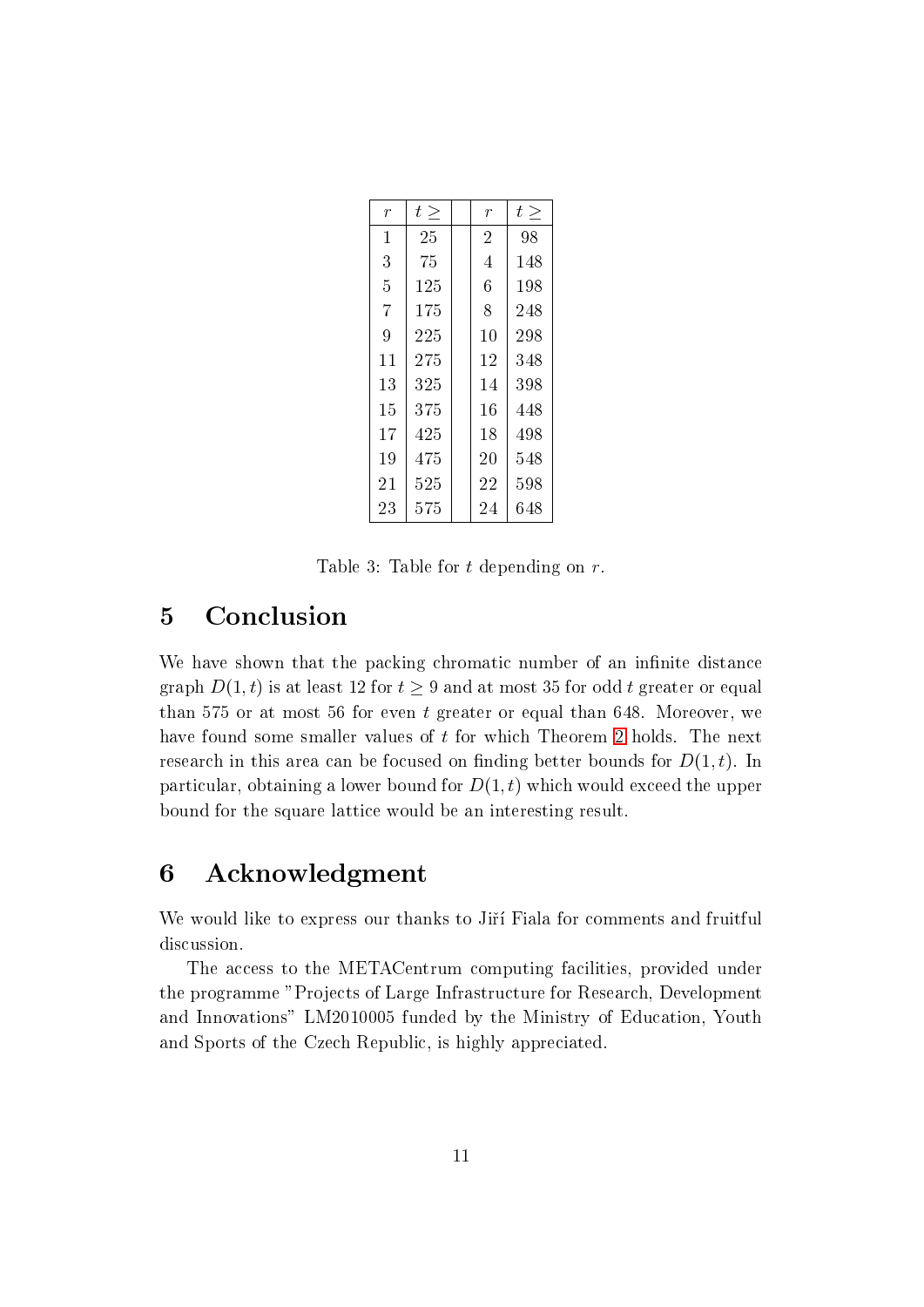## References

- <span id="page-11-10"></span>[1] J. Barajas, O. Serra, Distance graphs with maximum chromatic number, Dicrete Math. 308 (8) (2008) 1355-1365.
- <span id="page-11-0"></span>[2] J. A. Bondy, U. S. R. Murty, Graph Theory with Applications, Macmillan, London and Elsevier (1976).
- <span id="page-11-2"></span>[3] B. Brešar, S. Klavžar, D. F. Rall, On the packing chromatic number of Cartesian products, hexagonal lattice and trees, Discrete Appl. Math. 155 (2007) 2303-2311.
- <span id="page-11-6"></span>[4] J. Ekstein, J. Fiala, P. Holub, B. Lidický, The packing chromatic number of the square lattice is at least 12, arXiv: 1003.2291v1, preprint (2010).
- <span id="page-11-8"></span>[5] R. B. Eggleton, P. Erdös, D. K. Skilton, *Colouring the real line*, J. Combin. Theory Ser. B **39 (1)** (1985) 86-100.
- <span id="page-11-3"></span>[6] J. Fiala, P. A. Golovach, Complexity of the packing chromatic problem for trees, Discrete Appl. Math. 158 (2010) 771-778.
- <span id="page-11-4"></span>[7] J. Fiala, S. Klavžar, B. Lidický, The packing chromatic number of infinite product graphs, European J. Combin. 30 (5) (2009) 1101-1113.
- <span id="page-11-7"></span> $|8|$  A. Finbow, D. F. Rall, On the packing chromatic number of some lattices, Discrete Appl. Math. 158 (2010) 1224-1228.
- <span id="page-11-1"></span>[9] W. Goddard, S. M. Hedetniemi, S. T. Hedetniemi, J. M. Harris, D. F. Rall, Broadcast chromatic numbers of graphs, Ars Combin. 86 (2008) 33-49.
- <span id="page-11-5"></span>[10] P. Holub, R. Soukal, A note on packing chromatic number of the square lattice, Electronic Journal of Combinatorics 17 (2010) Note 17.
- <span id="page-11-11"></span>[11] P. J. M. van Laarhoven, E. H. L. Aarts, Simulated Annealing: Theory and Applications, Reidel, Dordrecht, Holland (1987).
- <span id="page-11-9"></span>[12] D. D.-F. Liu, From rainbow to the lonely runner: a survey on coloring parameters of distance graphs, Taiwanese J. Math. 12 (4) (2008) 851- 871.